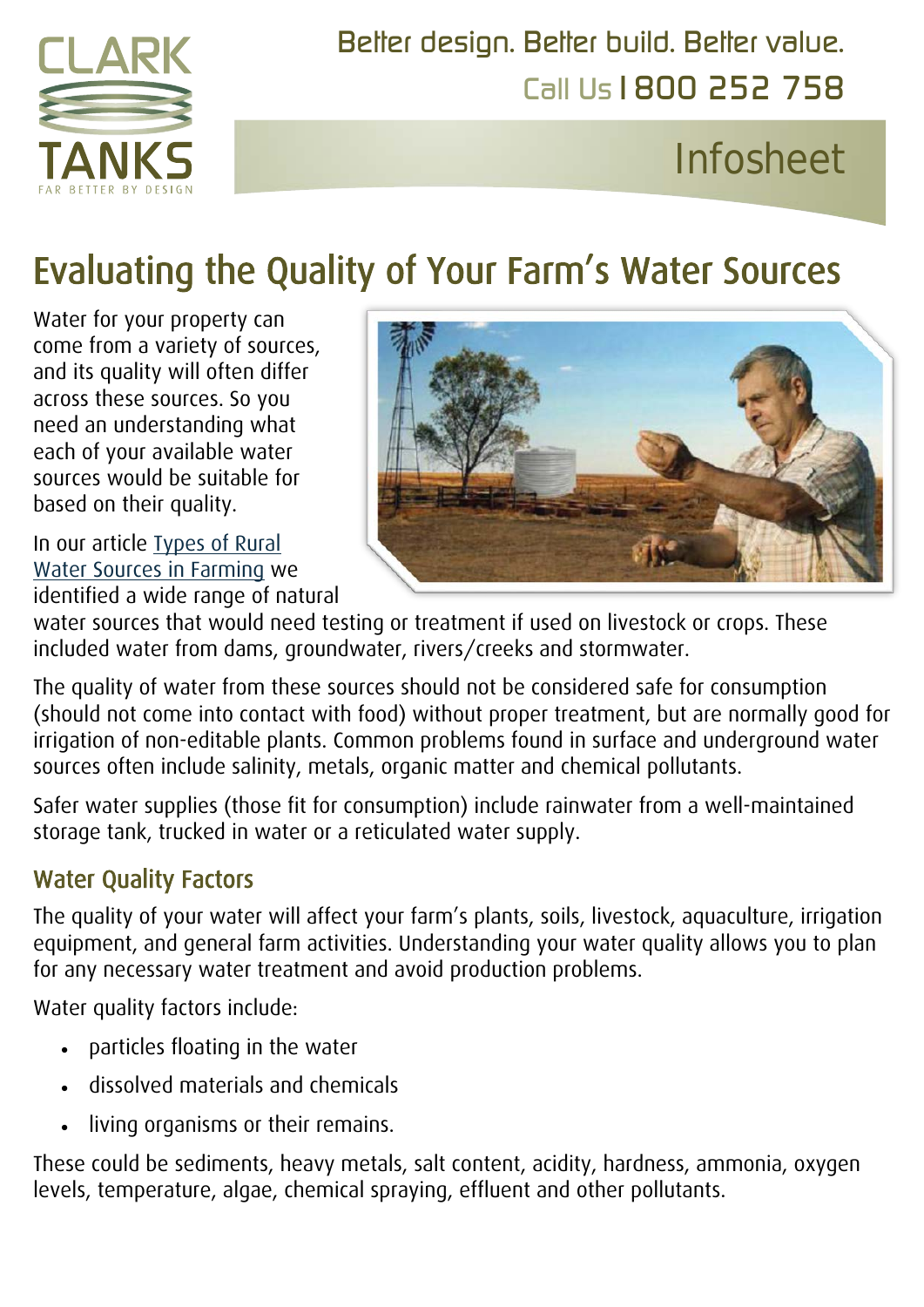The quality factors that matter will depend upon how you utilise the water throughout your farm. If you have any doubts about the quality of water you intend to use for irrigation, stock or domestic purposes, then you should have it tested.

#### Testing Your Water Quality

Water quality cannot be detected by eye or smell, but requires testing in an accredited laboratory. Since the salinity of surface and ground water can change quickly, they should be tested at regular intervals throughout the irrigation season. This can be performed with a hand-held salinity meter.

Without continuous testing and monitoring, a build-up in salinity will first show itself in poor plant growth and reduced production. At this stage in your production cycle it will obviously be too late to rectify the situation for that crop.

For further water testing advice or information on local testing laboratories, you should contact your state government department for primary industries:

- [QLD Department of Agriculture and Fisheries](https://www.daf.qld.gov.au/plants/fruit-and-vegetables/farm-management/water-quality-sampling) provide advice on how to collect water samples and send them to an accredited testing laboratory.
- NSW Department of Primary Industries provide [free water testing kits](http://www.dpi.nsw.gov.au/aboutus/services/das/water) for you to take samples and send in.
- [VIC Department of Environment and Primary Industries](http://www.depi.vic.gov.au/agriculture-and-food/farm-management/soil-and-water/water/farm-water-solutions/how-much-water-do-i-need/water-quality-testing-contacts) can be contacted for advice and have a number of accredited water testing laboratories on their website.

If you have found this article helpful, contact Clark Tanks to discuss your needs. Phone: 1800 252 758 Website: [www.clarktanks.com.au](http://www.clarktanks.com.au/)

Web version (current):

[www.clarktanks.com.au/knowledge-base/evaluating-the-quality-of-your-farms-water-sources/](https://www.clarktanks.com.au/knowledge-base/evaluating-the-quality-of-your-farms-water-sources/) 

If you found this helpful, visit our knowledge base for more articles: [www.clarktanks.com.au/knowledge-base](http://www.clarktanks.com.au/knowledge-base)